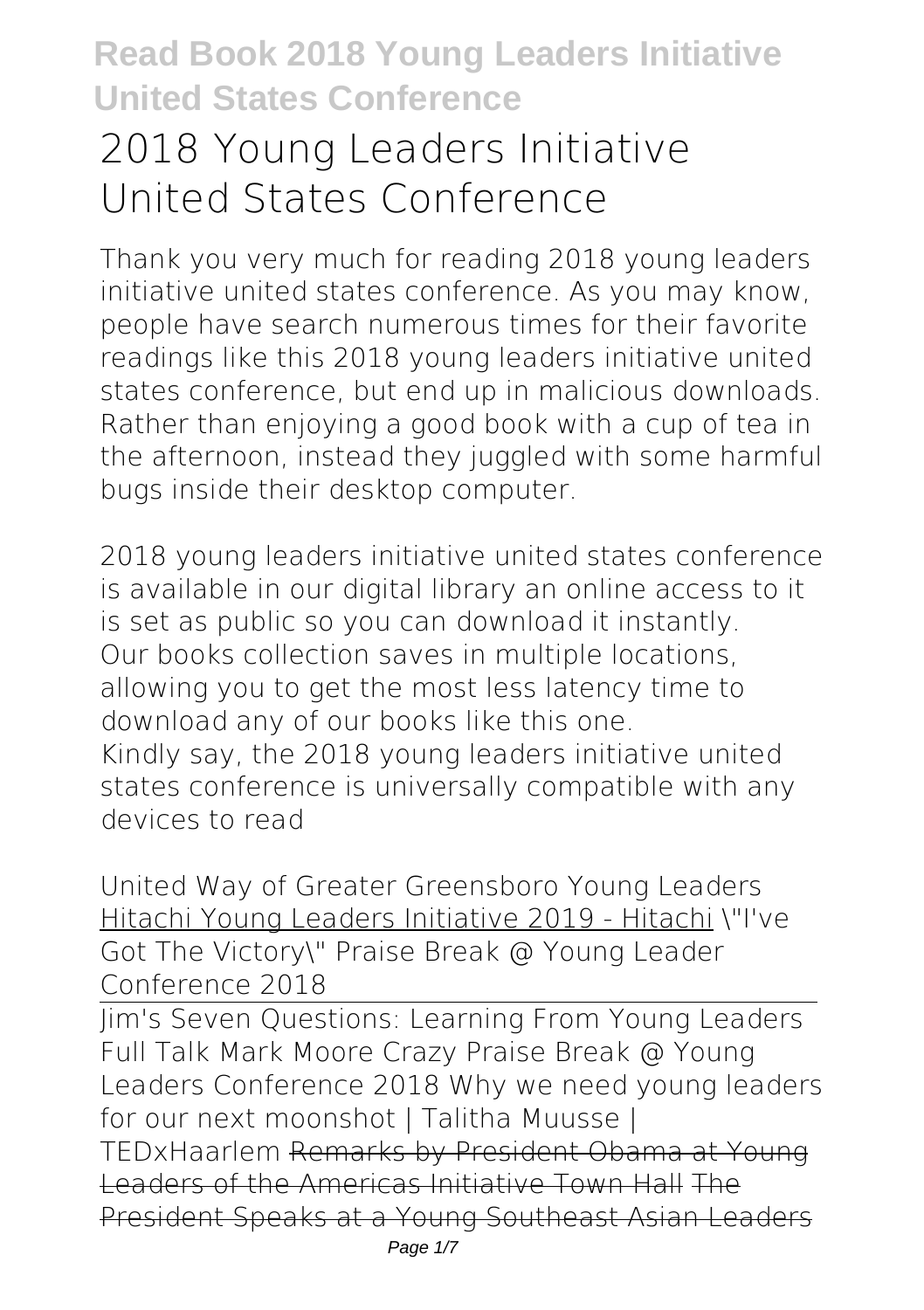Initiative Town Hall Young Leaders Lab Online | same, but different... | Day 01 Queen's Young Leaders Award Ceremony 2018 *Young African Leaders Initiative Town Hall* Michael Johnson's Young Leaders initiative |

Giving Back to Sport Calling All Young Leaders (2016) *2018 Young Leaders Access Program participant, Zanyar Salih, pitches his vision plan.*

How did I get an invitation to Washington D.C (Global Young Leaders Conference)

The ripple effect of training young leaders | Fred Swaniker | TEDxEuston

The Secret History of ISIS (full film) | FRONTLINE*What* makes a young leader? <del>Join Young Leaders UK Young</del> Leaders Conference 2018 - Highlights 2018 Young Leaders Initiative United

The Mandela Washington Fellowship will be held on university campuses across the United States in June-July 2018. The Young African Leaders Initiative (YALI) aims to invest in the next generation of African leaders. Annually the Mandela Washington Fellowship takes young African leaders to the United States for academic instruction, practical experience, and mentorship in the fields of public management, civic leadership, and business and entrepreneurship.

#### 2018 Young African Leaders Initiative (YALI) Application ...

2018 Class; 2020 Class; Become a Young Leader; ... The Young Leaders for the SDGs will be at the United Nations in New York for the ... The Young Leaders Initiative is powered by the Office of the ...

Young Leaders for the SDGs - Welcome to the United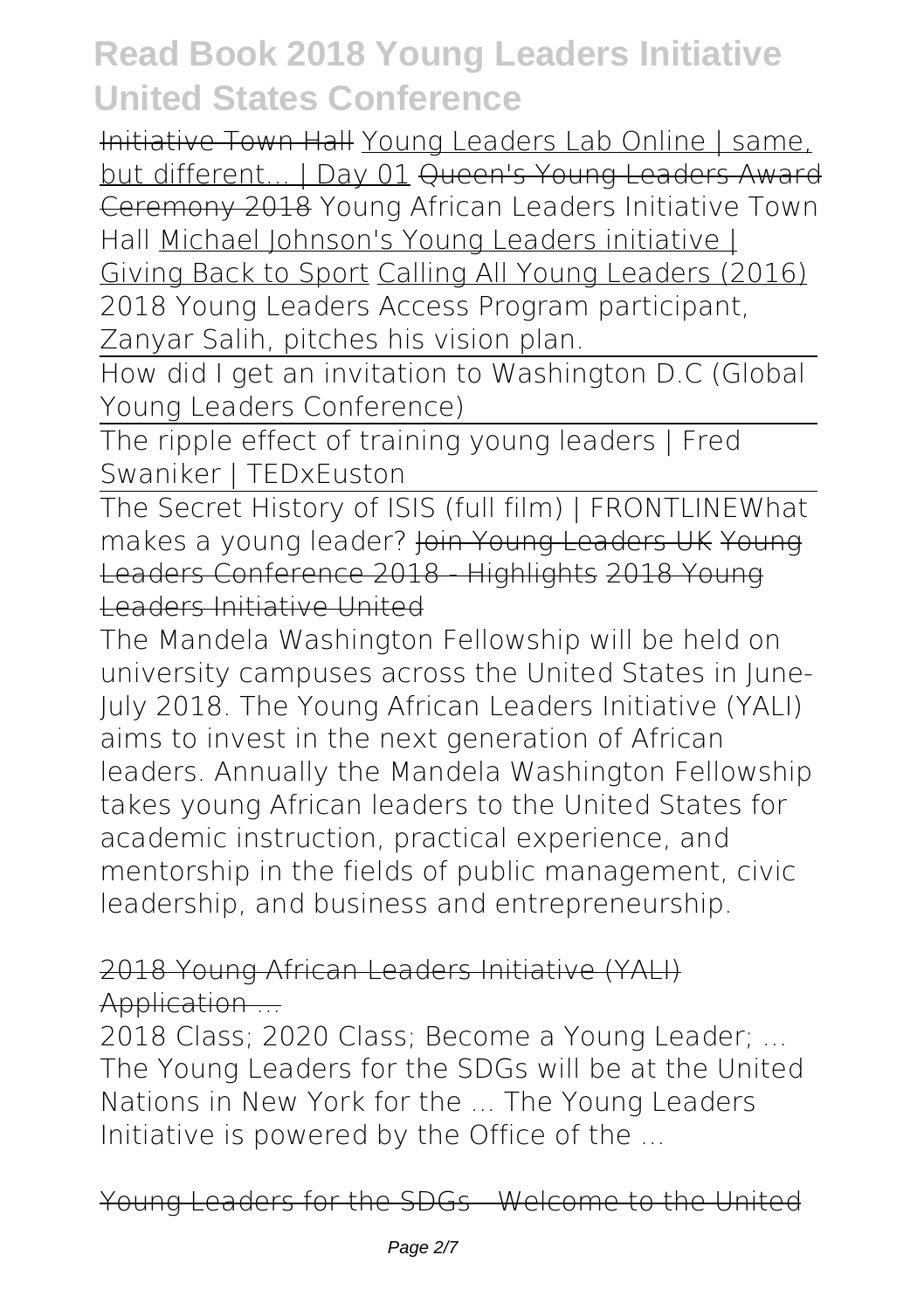#### Nations

2018 Young Leaders Initiative United States Conference 2018 Young Leaders Initiative United The Bureau of Educational and Cultural Affairs of the U.S. Department of State and its implementing partner, Meridian International Center, are proud to announce the finalists for the 2018 Young Leaders of the Americas Initiative (YLAI) Professional ...

#### 2018 Young Leaders Initiative United States Conference

U.S. Embassy Bridgetown announces the 2018 Young Leaders of the Americas Initiative YLAI empowers entrepreneurs to strengthen their capacity to launch and advance their entrepreneurial ideas and effectively contribute to social and economic development in their communities.

#### U.S. Embassy Bridgetown announces the 2018 Young  $L$ eaders  $\overline{\phantom{a}}$

Last September, the United Nations announced the inaugural class of the Young Leaders for the Sustainable Development Goals – 17 young changemakers whose leadership is catalyzing the achievement of the Goals. From food to fashion to finance, the Young Leaders come from many different backgrounds, represent every region in the world and help activate young people in support of the Goals.

#### United Nations Sustainable Development Goals (SDG) Young ...

The Bureau of Educational and Cultural Affairs of the U.S. Department of State and its implementing partner, Meridian International Center, are proud to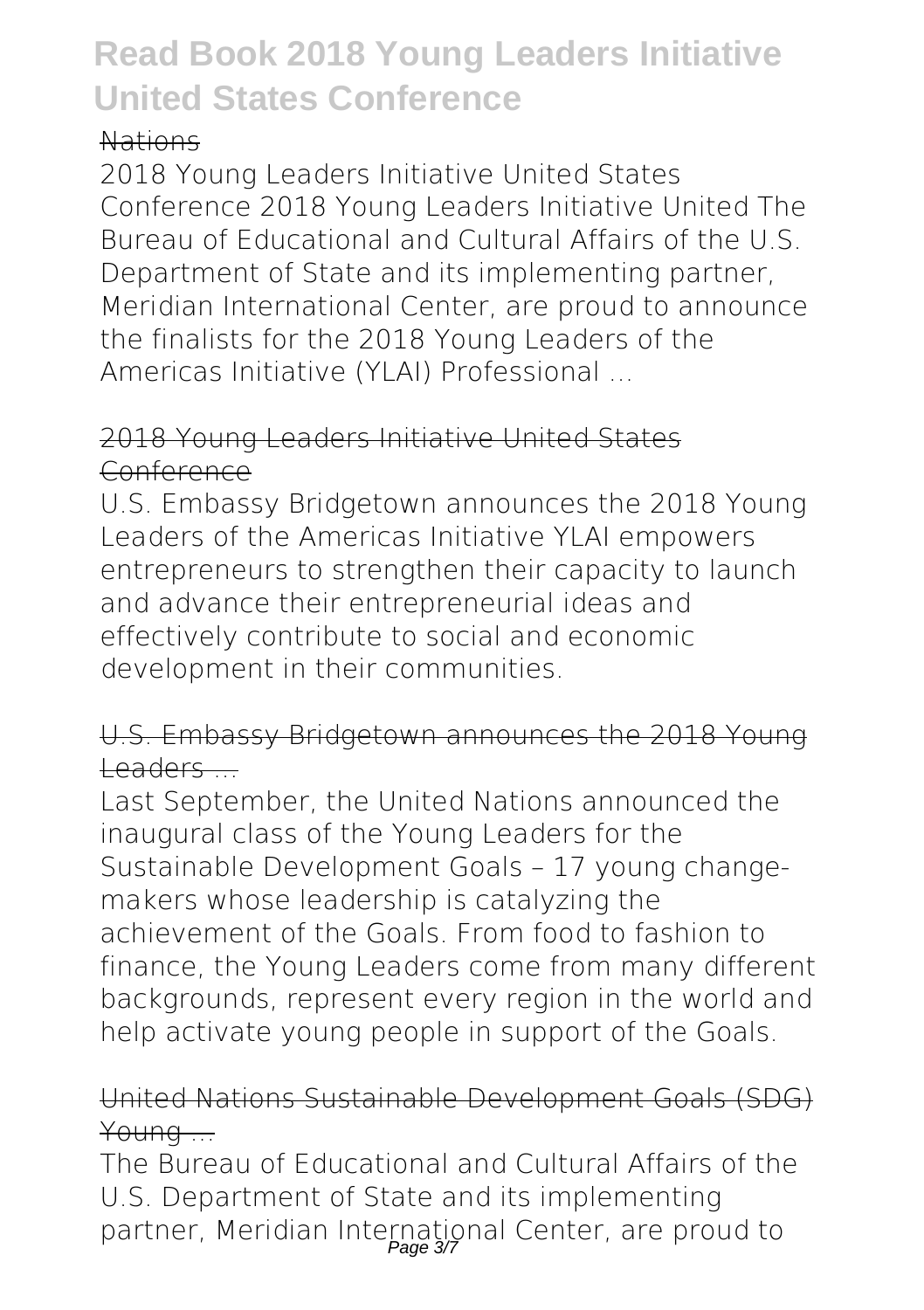announce the finalists for the 2018 Young Leaders of the Americas Initiative (YLAI) Professional Fellows Program. This program will bring 250 business and social entrepreneurs from Latin America and the Caribbean to the United States in September 2018 to collaborate with counterparts in businesses and organizations in 20 cities across the ...

#### Meet the 2018 YLAI Professionals Fellows | Young Leaders ...

Port-au-Prince: The U.S. Embassy is proud to announce the 2018 cohort from Haiti for the Young Leaders of the Americas Initiative (YLAI) Professional Fellows Program. This program will take place in September and October 2018 and will bring 250 young leaders from 36 countries in Latin America and the Caribbean to the United States.

#### U.S. Embassy Announces the 2018 Cohort of the Young ...

Last September, the United Nations announced the inaugural class of the Young Leaders for the Sustainable Development Goals – 17 young changemakers whose leadership is catalyzing the achievement of the Goals. From food to fashion to finance, the Young Leaders come from many different backgrounds, represent every region in the world and help activate young people in support of the Goals.

#### United Nations Sustainable Development Goals For Young ...

Applications for the 2018 YLAI Professional Fellowship Program now open! The Young Leaders of the Americas Initiative empowers entrepreneurs to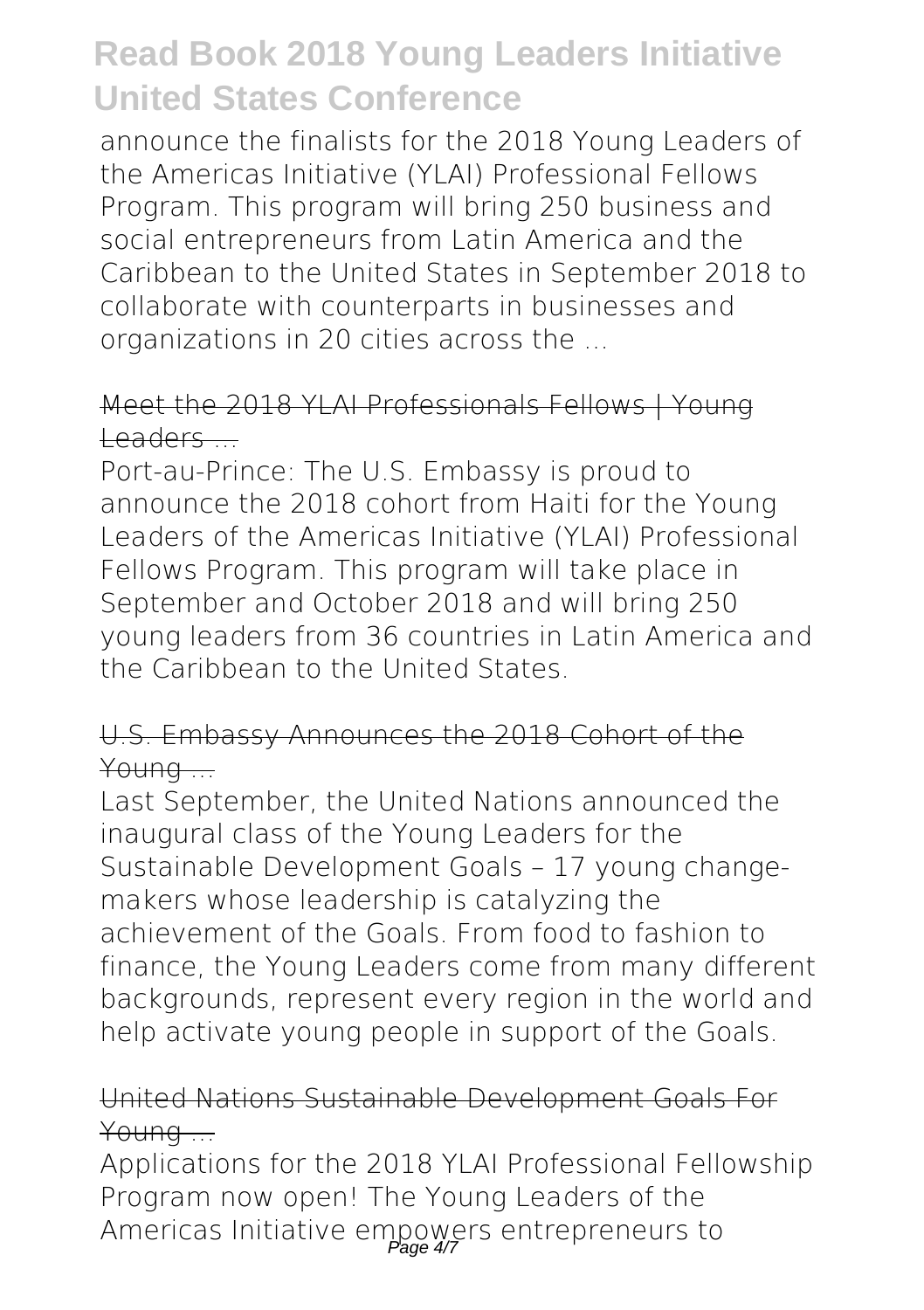strengthen their capacity to launch and advance their entrepreneurial ideas and effectively contribute to social and economic development in their communities.

Young Leaders of the Americas Initiative (YLAI) 2018 ...

United Nations Young Leaders for the Sustainable Development Goals Program 2018 November Short Courses & Training By Ifeoma Chime Last updated Oct 22, 2017 The Office of the UN Secretary-General's Envoy on Youth is inviting 17 young change-makers whose leadership is catalyzing the achievement of the Sustainable Development Goals.

United Nations Young Leaders for the Sustainable ... US Embassy Announces 2018 Finalists for the Young Leaders of the Americas Initiative (YLAI) Program U.S. Embassy Nassau congratulates the three Bahamians selected to participate in the prestigious Young Leaders of the Americas Initiative (YLAI) Program. The U.S. State Department's Bureau of Educational and Cultural Affairs funds the initiative.

US Embassy Announces 2018 Finalists for the Young Leaders ...

The Young Transatlantic Innovation Leaders Initiative (YTILI) Fellowship is a flagship young European leaders program of the U.S. Department of State that is supported in its implementation by the German Marshall Fund of the United States (GMF).

YTILI Fellowship | The German Marshall Fund of the United ...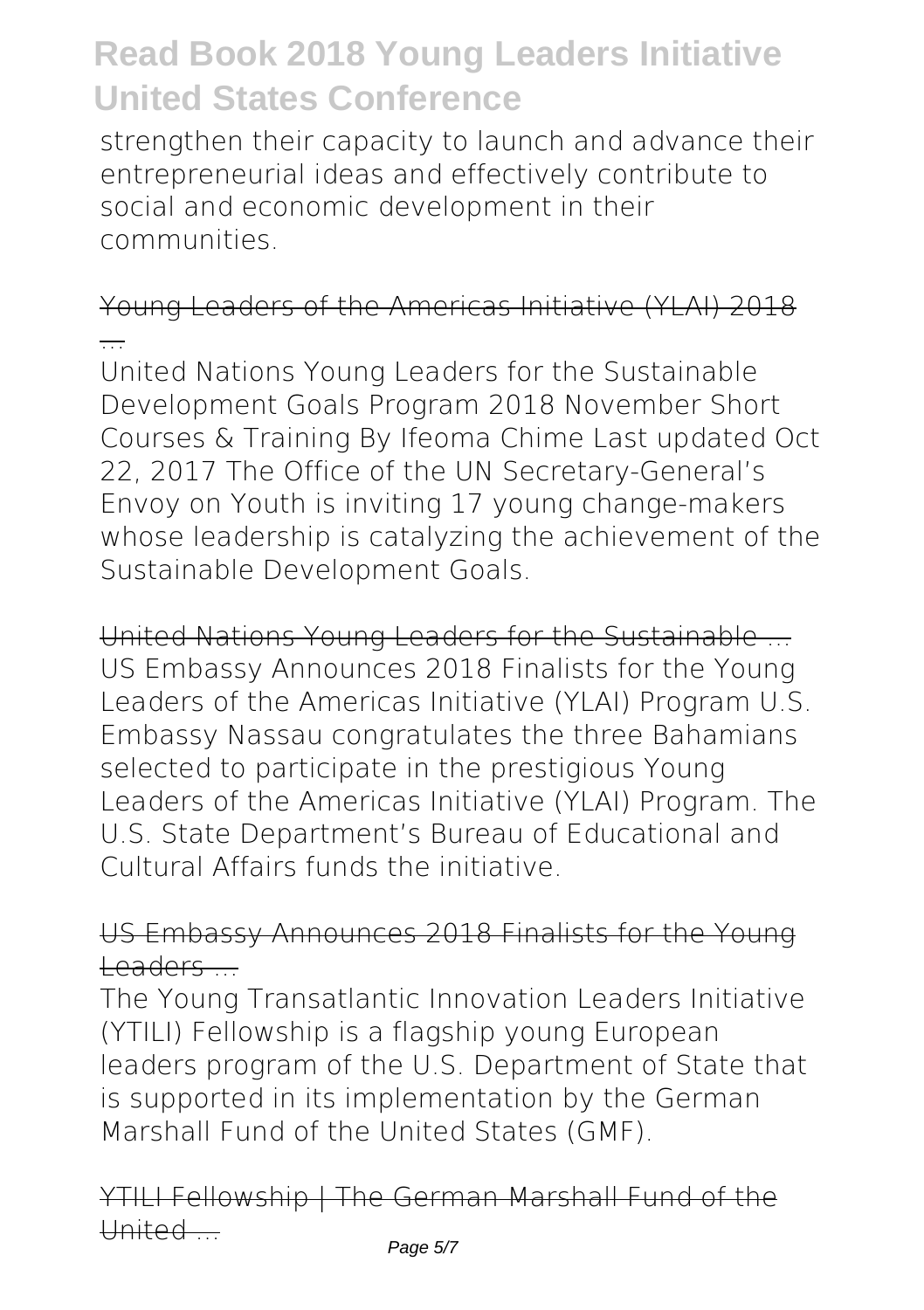Thanks to a unique fellowship at the United Nations Economic Commission for Africa (ECA) as an Ibrahim Leadership Fellow, Marian Yinusa is making an impact in the lives of school-age girls in her ...

#### Nurturing young leaders | Africa Renewal

The Young Southeast Asian Leaders Initiative (YSEALI) is the U.S. government's signature program to educate and provide skills training to the people of Southeast Asia. YSEALI is open to young people from all Association of Southeast Asian Nations (ASEAN) member countries (Brunei, Burma, Cambodia, Indonesia, Laos, Malaysia, the Philippines, Singapore, Thailand, and Vietnam) and Timor-Leste.

#### Young Southeast Asian Leaders Initiative (YSEALI) |  $H.S$

Launched in 2016, the goal of the IOC Young Leaders programme is to give young people the opportunity to create positive change in their communities through the power of sport. Young Leaders applicants can submit a project that leverages sport for a better world in their local communities, and the best projects are allocated a maximum of CHF 5,000 of seed funding.

#### Empowering women through sport: the inspiring initiative ...

2018 Young Leaders United Dodgeball Tournament. Young Leaders United (YLU), a young professional initiative of United Way of Southwestern Indiana, is excited to be hosting our 6th annual BENEFIT BATTLE: DODGEBALL CHALLENGE! As a group of young professionals, YLU members are committed to helping